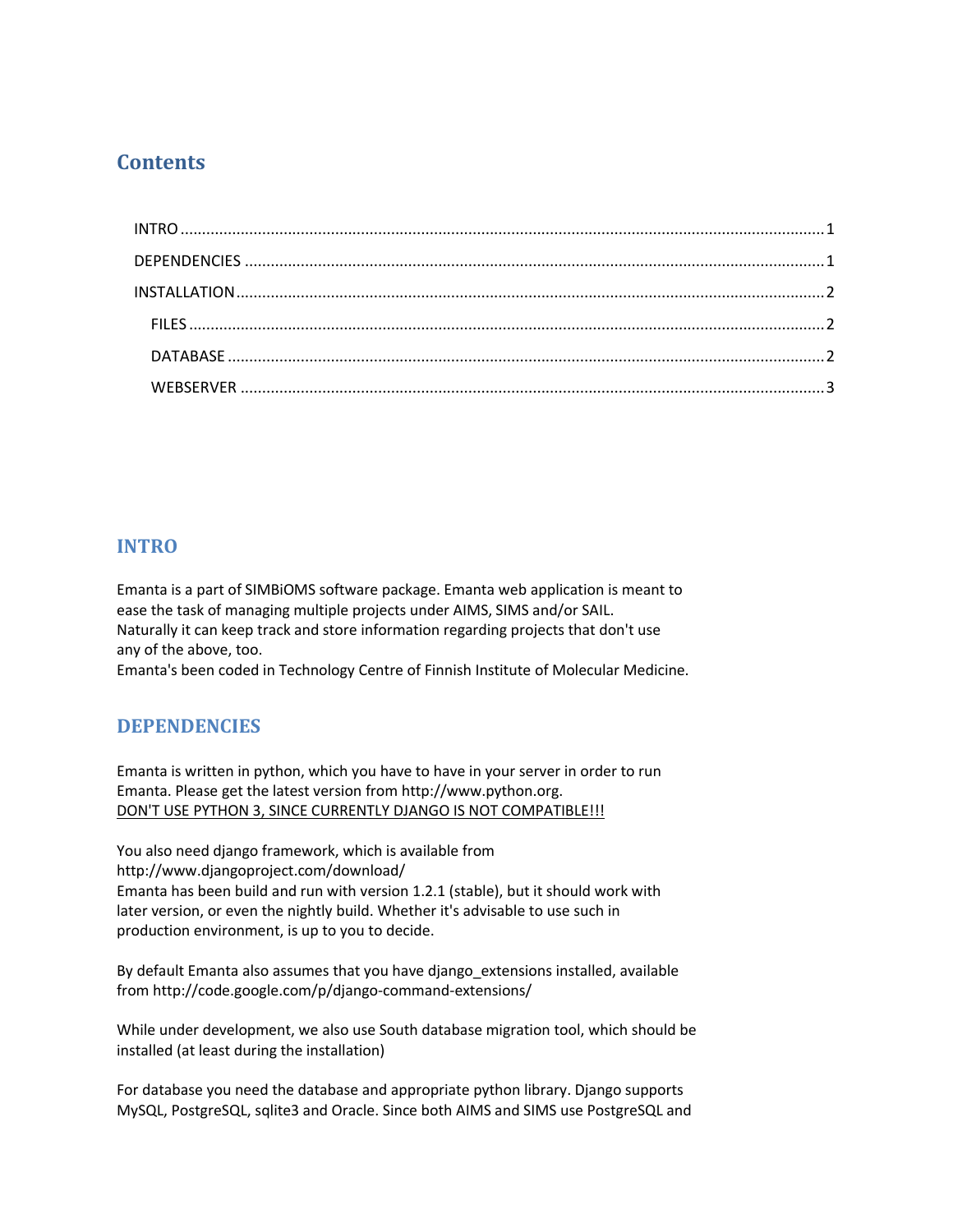SAIL uses MySQL, if you plan to use any of them you do need to install the corresponding python connection libraries:

mysql http://mysql-python.sourceforge.net/ postgresql http://initd.org/projects/psycopg

Emanta was developed using same PostgreSQL database where AIMS and SIMS data resided but you're free to configure your own solution.

Finally you need a web server with wsgi compatibility. Emanta has been tested and developed under both Apache 2 with mod\_wsgi and nginx fronting for gunicorn wsgi server.

## <span id="page-1-0"></span>**INSTALLATION**

#### <span id="page-1-1"></span>**FILES**

Copy the emanta directory tree to a suitable place on your wer server. For Apache 2 the web server process has to have suitable rights to run the scripts and read the files. If you use gunicorn (or any other wsgi server solution) that is not required.

### <span id="page-1-2"></span>**DATABASE**

Open settings.py in the emanta top directory and fill in proper values for the 'default' database. The run the command manage.py syncdb in the emanta root directory. You should see something like this:

```
Syncing...
Creating table auth permission
Creating table auth group permissions
Creating table auth group
....
Not synced (use migrations):
- aims
- projects
(use ./manage.py migrate to migrate these)
```
[It will probably ask you to create a superuser in about the middle of synchronization, you should provide proper credentials for this account. Then, as the commands prompts you to do, you must currently run south's migration to create the final projects table on the database.

```
manage.py migrate
```
You should now have a completely empty emanta database on the database server you configured in the settings.py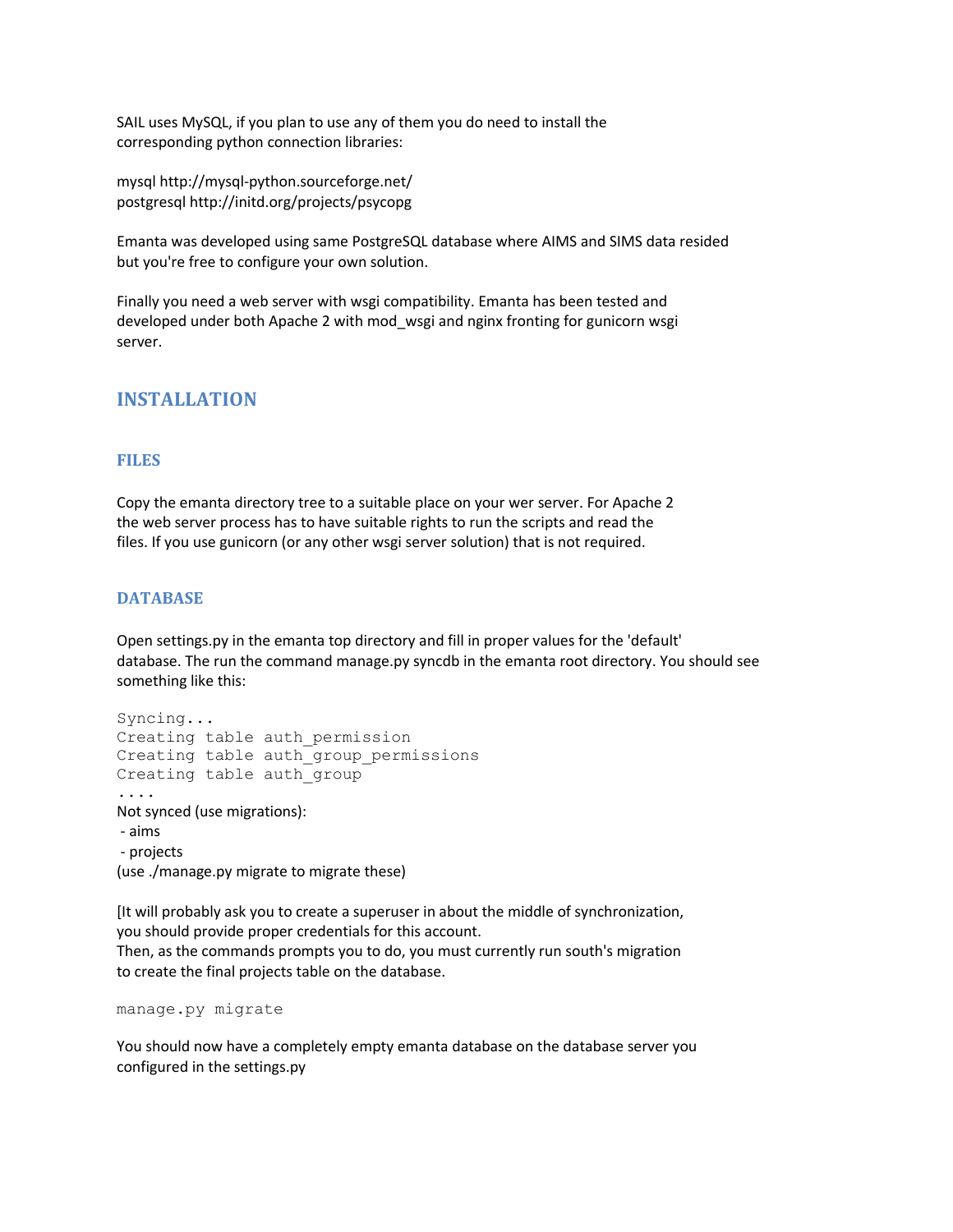#### <span id="page-2-0"></span>**WEBSERVER**

#### - APACHE 2

In your apache configuration you have to create an Alias directive to point to the 'media' folder of the Emanta directory tree.

Then you have to creat a WSGIScriptAlias pointing to the wsgi.py script on the top level of the Emanta directory tree.

Install and/or enable the mod\_wsgi module of Apache and restart or reload the server.

For (a very simplistic) example:

```
 WSGIScriptAlias / /applications/emanta/wsgi.py
 <Directory /applications/emanta>
     Order allow,deny
     Allow from all
 </Directory>
 Alias /media/ /applications/emanta/media/
```
#### - NGINX + WSGI HTTP server

Configure nginx to serve the static files from media subdirectory, and create an upstream server and then point it to serve the content from the wsgi server.

Again a simple configuration example:

```
upstream emantaserver {
       server 127.0.0.1:8091 fail timeout=0;
}
server {
        listen 80 default;
       server name localhost;
        access_log /var/log/nginx/localhost.access.log;
        location /media {
                root /applications/emanta/media;
                autoindex on;
 }
        location / {
                proxy_set_header X-Forwarded-For 
$proxy add x forwarded for;
               proxy set header Host $http host;
               proxy redirect off;
                if (!-f $request_filename) {
                        rewrite ^(.*)/emanta/(.*)$ $1/$2 break;
                       proxy_pass http://emanta-server;
                       break;
 }
 }
```